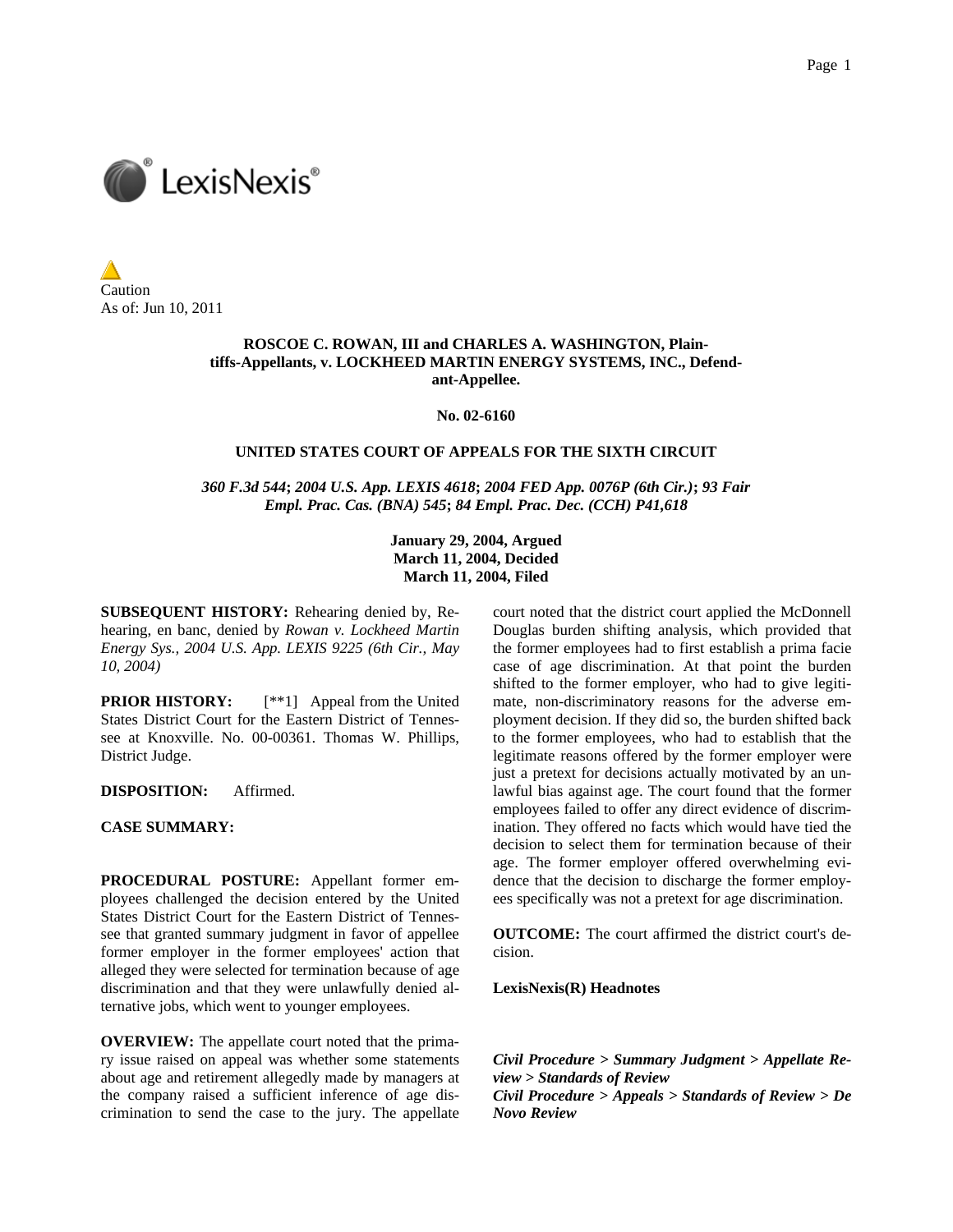[HN1] The appellate court reviews the district court's grant of summary judgment de novo. In doing so it must review all facts and draw all inferences in a light most favorable to the non-moving party. That is not to say that it only reviews evidence favorable to the non-moving party. Instead, it must review all the evidence in the record.

## *Labor & Employment Law > Discrimination > Age Discrimination > Proof > Burdens of Proof*

[HN2] Plaintiffs can establish an age discrimination case in two different ways. First, they can follow the McDonnell Douglas burden-shifting analysis. According to this analysis, plaintiffs first establish a prima facie case of age discrimination. At that point the burden shifts to the defendant, who must give legitimate, non-discriminatory reasons for the adverse employment decision. If they do so, the burden shifts back to the plaintiffs, who must establish that the legitimate reasons offered by the defendant were just a pretext for decisions actually motivated by an unlawful bias against age.

# *Civil Procedure > Summary Judgment > Burdens of Production & Proof > General Overview*

*Civil Procedure > Summary Judgment > Standards > General Overview*

### *Labor & Employment Law > Discrimination > Age Discrimination > Employment Practices > Reductions in Force*

[HN3] In order to establish a prima facie case of age discrimination, plaintiffs must show (1) that they were members of a protected age class; (2) that they were discharged; (3) that they were qualified for the positions they held; and (4) that they were replaced by a younger worker. However, in "reduction in force" cases, the fourth prong is modified so that the plaintiffs must provide additional direct, circumstantial, or statistical evidence tending to indicate that the employer singled out the plaintiff for discharge for impermissible reasons. If the plaintiffs have made out a prima facie case of discrimination, the defendant can be awarded summary judgment only if no reasonable jury could conclude that the reasons offered for the plaintiffs' dismissals were only a pretext hiding a discriminatory motive. The Sixth Circuit also recognizes an alternative test not discussed by the district court. If the plaintiffs can establish direct evidence of discrimination, then they need not go through the McDonnell Douglas burden-shifting analysis. Direct evidence is evidence that proves the existence of a fact without requiring any inferences.

## *Labor & Employment Law > Discrimination > Age Discrimination > Employment Practices > General Overview*

### *Pensions & Benefits Law > Employee Retirement Income Security Act (ERISA) > Participation & Vesting > Vesting*

#### *Pensions & Benefits Law > Equal Protection > Age*

[HN4] Employers may not consider an employee's age for its own sake, but the Age Discrimination in Employment Act (ADEA) does not prohibit them from considering other factors that correlate with age. Since age and years of service are "analytically distinct," a decision based on years of service is not necessarily age-based. By contrast, the ADEA protects against inaccurate and stigmatizing stereotypes.

## *Labor & Employment Law > Discrimination > Age Discrimination > Proof > General Overview*

[HN5] In order to prove discrimination, though, the plaintiffs must directly confront the asserted justification for the discharge. The plaintiffs may not simply substitute their own business judgment for that of the defendant. Rather, to survive a summary judgment motion they must show that a reasonable jury could conclude that the actual reasons offered by the defendant were a mere pretext for unlawful age-discrimination, not that other reasonable decision-makers might have retained the plaintiffs.

## *Labor & Employment Law > Discrimination > Age Discrimination > Proof > General Overview Labor & Employment Law > Discrimination > Disability Discrimination > Proof > General Overview*

[HN6] Statements by non-decision makers, or statements by decision makers unrelated to the decisional process itself can not suffice to satisfy the plaintiff's burden' of demonstrating animus.

**COUNSEL:** ARGUED: David A. Burkhalter, II, BURKHALTER, RAYSON & ASSOCIATES, Knoxville, Tennessee, for Appellants.

Edward G. Phillips, KRAMER, RAYSON, LEAKE, RODGERS & MORGAN, Knoxville, Tennessee, for Appellee.

ON BRIEF: David A. Burkhalter, II, BURKHALTER, RAYSON & ASSOCIATES, Knoxville, Tennessee, for Appellants.

Edward G. Phillips, KRAMER, RAYSON, LEAKE, RODGERS & MORGAN, Knoxville, Tennessee, Kenneth M. Brown, Oak Ridge, Tennessee, for Appellee.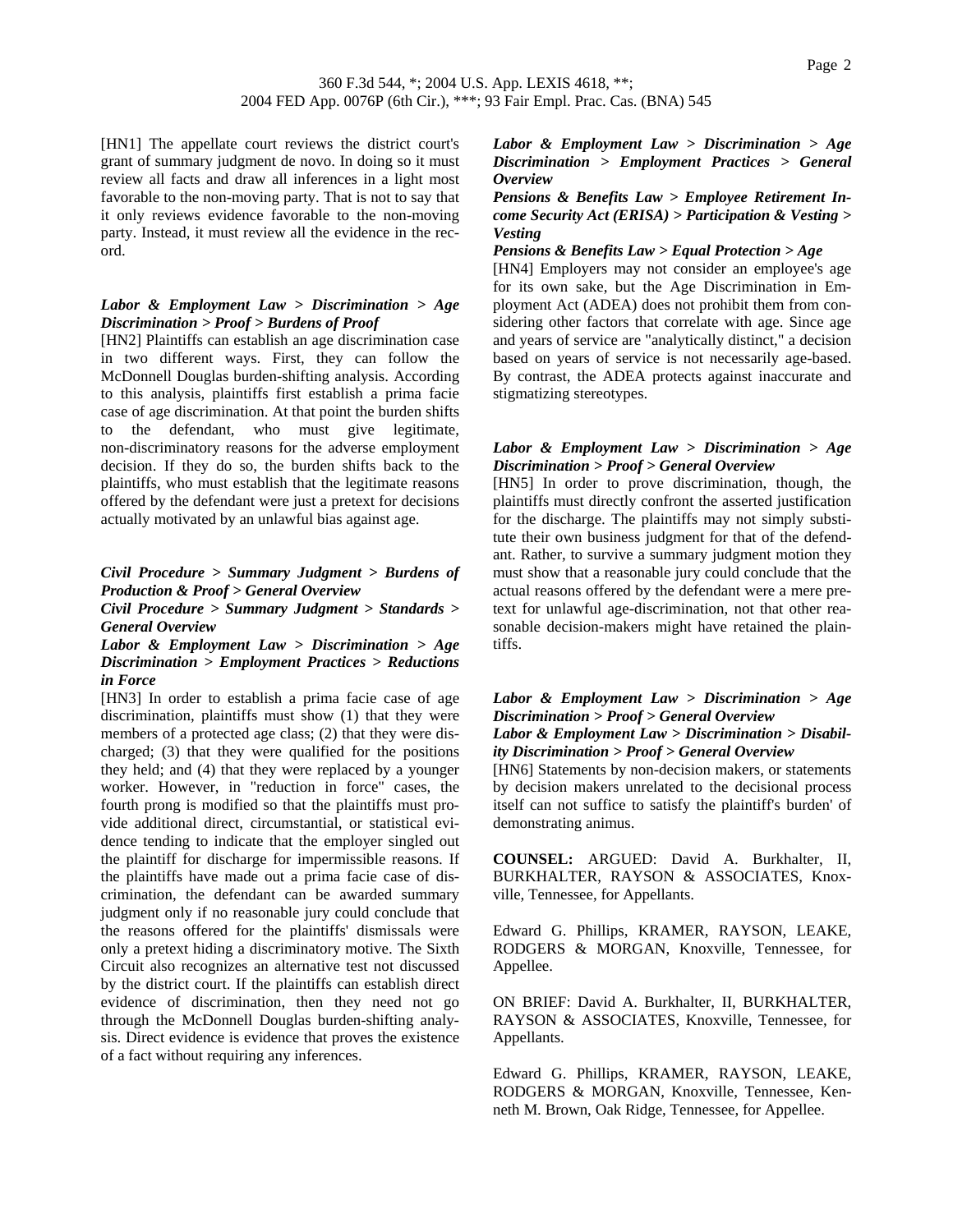**JUDGES:** Before: MERRITT and SUTTON, Circuit Judges; FEIKENS, District Judge. \* MERRITT, J., delivered the opinion of the court, in which SUTTON, J., joined. FEIKENS, D. J., delivered a separate concurring opinion. FEIKENS, District Judge.

> The Honorable John Feikens, United States District Judge for the Eastern District of Michigan, sitting by designation.

#### **OPINION BY:** MERRITT

#### **OPINION**

 [\*546] [\*\*\*2] MERRITT, Circuit Judge. Plaintiffs Rowan and Washington are former employees of Defendant Lockheed Martin Energy Systems, Inc. ("Lockheed") in Oak Ridge, Tennessee, at its uranium enrichment [\*\*2] plant. They were laid off by Lockheed in December 1999 when Lockheed conducted a "reduction in force" due to Department of Energy budgetary cutbacks. The plaintiffs allege that they were selected for termination because of age discrimination and that they were unlawfully denied alternative jobs at Lockheed which went to younger employees. The district court granted summary judgment for the defendant, and the primary problem on appeal is whether some statements about age and retirement allegedly made by managers at the company raise [\*\*\*3] a sufficient inference of age discrimination to send the case to the jury.

#### I. FACTS AND PROCEDURAL HISTORY

In 1996 Congress ordered the Department of Energy to conduct an inquiry into whether the nuclear workforce was prepared to deal with the possibility that many of its experts might soon be retiring. Accordingly, the Department established the "Chiles Commission" to look into the problem. In 1998 this commission visited Lockheed's Y-12 plant, where the plaintiffs worked. Lockheed reported to the Chiles Commission that 39% of the employees with "critical skills" in nuclear science and technology were in immediate danger to retire, and that [\*\*3] a total of 78% would be eligible to retire within 10 years. Meanwhile, the Department of Energy's budget had been steadily declining throughout the 1990's, causing contractors like Lockheed to make severe job cuts. In one of these reductions in force the plaintiffs lost their jobs.

The plaintiffs' work at the plant did not place them in the critical skills category of workers. They each worked in the Clean Air section of the Environmental Compliance Department, Rowan as an "air permit engineer" and Washington in a "technical support" role, both helping to ensure compliance with the *Clean Air Act*. Rowan, who was 57 when terminated, and Washington, who was 63, allege that some of [\*547] their supervisors made statements about the need to lower the average age at the plant in connection with the layoffs. They also allege that their immediate supervisor occasionally called them "old farts." For its part, Lockheed offers substantial evidence that its decisions were motivated by legitimate, non-age-biased reasons.

The trial court judge awarded summary judgment to the defendant on the grounds that the plaintiffs had failed to make out a prima facie case of age discrimination, and because in [\*\*\*4] [\*\*4] any event they failed to show that the reasons articulated by the defendant were not a sham and a pretext for age discrimination. Although we disagree with the trial court as to whether or not the plaintiffs made out a prima facie case, we AF-FIRM the judgment because no reasonable jury could find that the reasons articulated by the defendant for why these two plaintiffs were laid off were a sham and a pretext.

#### II. STANDARD OF REVIEW

[HN1] This Court reviews the District Court's grant of summary judgment de novo. *Terry Barr Sales Agency, Inc. v. All-Lock Company, Inc., 96 F.3d 174, 178 (6th Cir. 1996)*; *Hartsel v. Keys, 87 F.3d 795, 799 (6th Cir. 1996)*. In doing so it must review all facts and draw all inferences in a light most favorable to the non-moving party. *Anderson v. Liberty Lobby, Inc., 477 U.S. 242, 255, 91 L. Ed. 2d 202, 106 S. Ct. 2505 (1986)*. That is not to say that it only reviews evidence favorable to the non-moving party. Instead, it must review all the evidence in the record. *Reeves v. Sanderson Plumbing Products, Inc., 530 U.S. 133, 148-49, 147 L. Ed. 2d 105, 120 S. Ct. 2097 (2000)*.

#### III. DISCUSSION

[HN2] Plaintiffs can establish an age discrimination [\*\*5] case in two different ways. First, they can follow the *McDonnell Douglas* burden-shifting analysis. *Manzer v. Diamond Shamrock Chemicals Co., 29 F.3d 1078, 1081 (6th Cir. 1994)* (*citing McDonnell Douglas v. Green, 411 U.S. 792, 802, 36 L. Ed. 2d 668, 93 S. Ct. 1817 (1973))*. According to this analysis, plaintiffs first establish a prima facie case of age discrimination. *Id.* At that point the burden shifts to the defendant, who must give legitimate, non-discriminatory reasons for the adverse employment decision. *LaPointe v. United Auto Workers Local 600, 8 F.3d 376, 379 (6th Cir. 1993)* (*citing McDonnell, 411 U.S. at 802*). If they do so, the burden shifts back to the plaintiffs, who must establish that the legitimate reasons offered by the defendant were just a pretext for decisions actually motivated by an [\*\*\*5] unlawful bias against age. *Id.* This was the test followed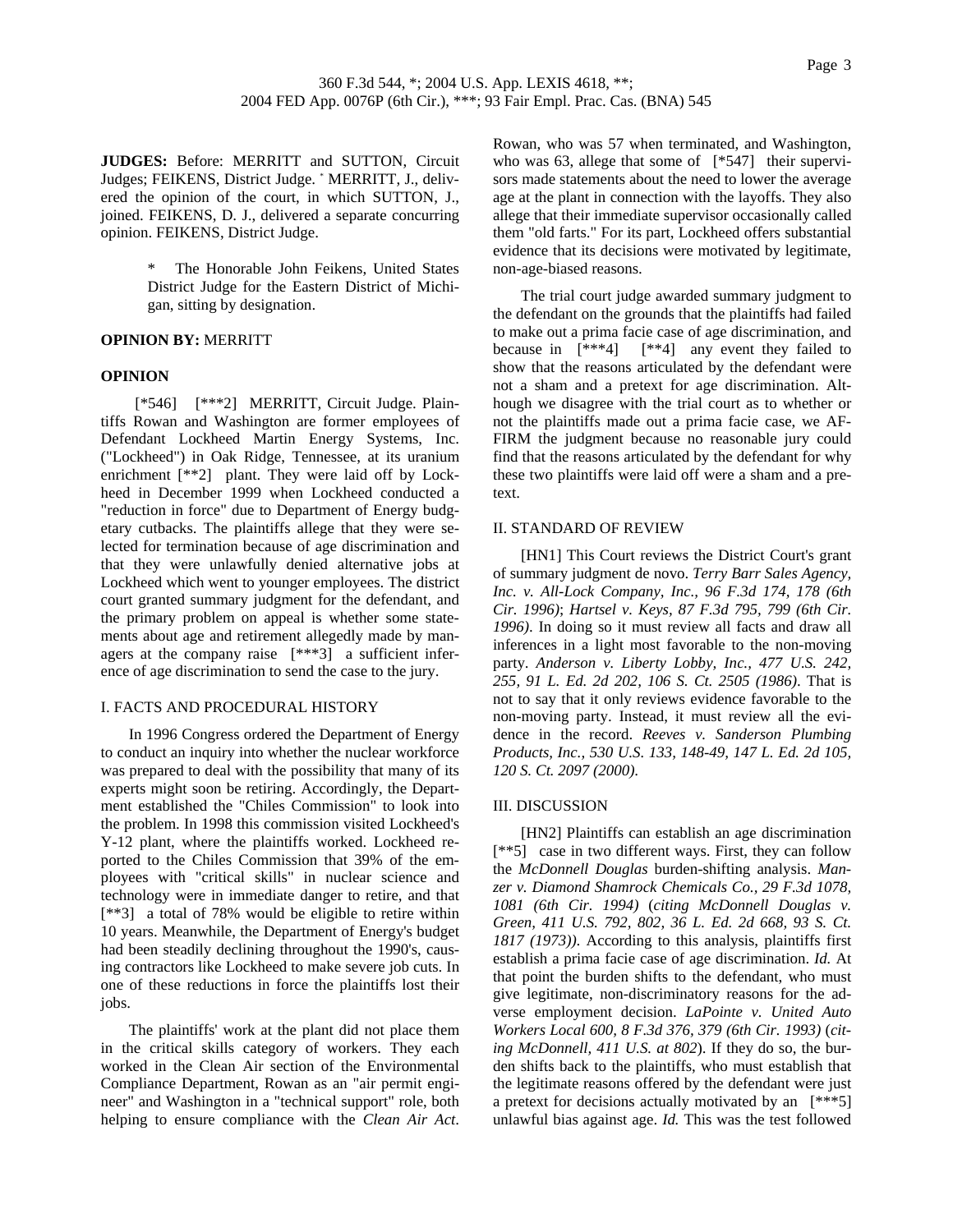by the district court, who concluded that the plaintiffs had failed to make out a prima facie case, and that even if they had made such a case they had failed to show that the reasons offered by the defense were only a pretext.

[HN3] In order to establish a prima [\*\*6] facie case of age discrimination, plaintiffs must show (1) that they were members of a protected age class; (2) that they were discharged; (3) that they were qualified for the positions they held; and (4) that they were replaced by a younger worker. *Cox v. DOT, 53 F.3d 146, 150 (6th Cir. 1995)*. However, in "reduction in force" cases like this one, the fourth prong is modified so that the plaintiffs must provide "additional direct, circumstantial, or statistical evidence tending to indicate that the employer singled out the plaintiff for discharge for impermissible reasons." *Ercegovich v. Goodyear Tire & Rubber Co., 154 F.3d 344, 350 (6th Cir. 1998)*. If the plaintiffs have made out a prima facie case of discrimination, the defendant can be [\*548] awarded summary judgment only if no reasonable jury could conclude that the reasons offered for the plaintiffs' dismissals were only a pretext hiding a discriminatory motive.

The Sixth Circuit also recognizes an alternative test not discussed by the district court. If the plaintiffs can establish direct evidence of discrimination, then they need not go through the *McDonnell Douglas* burden-shifting analysis. [\*\*7] *Talley v. Bravo Pitino Restaurant, Ltd., 61 F.3d 1241, 1248-49 (6th Cir. 1995)*. Direct evidence is evidence that proves the existence of a fact without requiring any inferences. *Manzer, 29 F.3d at 1081*; *Laderach v. U-Haul, 207 F.3d 825, 829 (6th Cir. 2000)*; *Jacklyn v. Schering-Plough Healthcare Prods. Sales Corp., 176 F.3d 921, 926 (6th Cir. 1999)*.

The plaintiffs fail to offer any direct evidence of discrimination. They offer no facts which would tie the decision to select Rowen and Washington for termination [\*\*\*6] because of their age. Instead, they point to several statements allegedly made by various members of Lockheed's management about the general need to lower the average age of their workforce. Even if such statements were made, they would not constitute direct evidence of age-based bias against these particular plaintiffs. They might, however, raise some suspicion as to Lockheed's motives, and to that extent we disagree with the district court that the plaintiffs fail to make out even a prima facie case of discrimination. But even granting that the plaintiffs made out a prima facie case, when understood [\*\*8] in context these statements could not lead a reasonable jury to conclude that the numerous legitimate reasons offered by Lockheed were merely a pretext for age-biased discrimination.

As the Supreme Court has pointed out, the ADEA "was prompted by [a] concern that older workers were being deprived of employment on the basis of inaccurate and stigmatizing stereotypes" that productivity and competence decline with age. *Hazen Paper Co. v. Biggins, 507 U.S. 604, 610, 123 L. Ed. 2d 338, 113 S. Ct. 1701 (1993)*. Although the plaintiffs quote *Hazen* for the proposition that the ADEA "requires the employer to ignore an employee's age," *id. at 612*, they take that statement out of context. [HN4] Employers may not consider an employee's age for its own sake, but the ADEA does not prohibit them from considering other factors that correlate with age. *Id. at 611*. In *Hazen* the plaintiffs were allegedly fired to keep their pensions from vesting, and although the vesting of pensions correlates with age, the Supreme Court held that such a firing did not constitute discrimination under the ADEA (though it may violate other federal statutes, such as ERISA). *Id. at 611-12.* [\*\*9] Since age and years of service are "analytically distinct," a decision based on years of service is "not necessarily 'age-based.'" *Id. at 611*. By contrast, the ADEA protects against "inaccurate and stigmatizing stereotypes." *Id. at 610*. Similarly here, a concern about impending retirements of nuclear scientists and skilled workers is not the same as a bias against age. We see no relevant difference [\*\*\*7] between a concern that important employees are about to retire and a concern that employee pensions are about to vest.

Furthermore, the legislative history of the Act counsels against reading the statute as forbidding any consideration of age under any circumstances. As this Court has recognized, the ADEA was not intended "to prevent an employer from achieving a reasonable age balance in [its] employment structure." *Laugesen v. Anaconda*  [\*549] *Co., 510 F.2d 307, 312 n.4 (6th Cir. 1975)* (quoting legislative history from the ADEA). Instead, Congress recognized that at times an industry may be faced with the problem of an aging work force, and advised that such situations be treated "on a case-by-case basis." *Id.*

In this case, the  $[**10]$  evidence indicates that the concern for the average age of the work force in the plant was entirely motivated by the findings of the Chiles Commission, which concluded that the nuclear industry was in danger of having a high percentage of its most important, highly skilled workers retire soon. The worry was not that older people were less capable than younger workers. On the contrary, the concern was that most of the workers with critical skills were eligible or nearly eligible for retirement, and that when those people retired the nuclear industry could potentially suffer dearly. Although the statements allegedly made referred to the average age in the plant, there is every indication that concern for the average age was only motivated by a perfectly legitimate concern about upcoming retirements. Being worried about one's best workers retiring is a far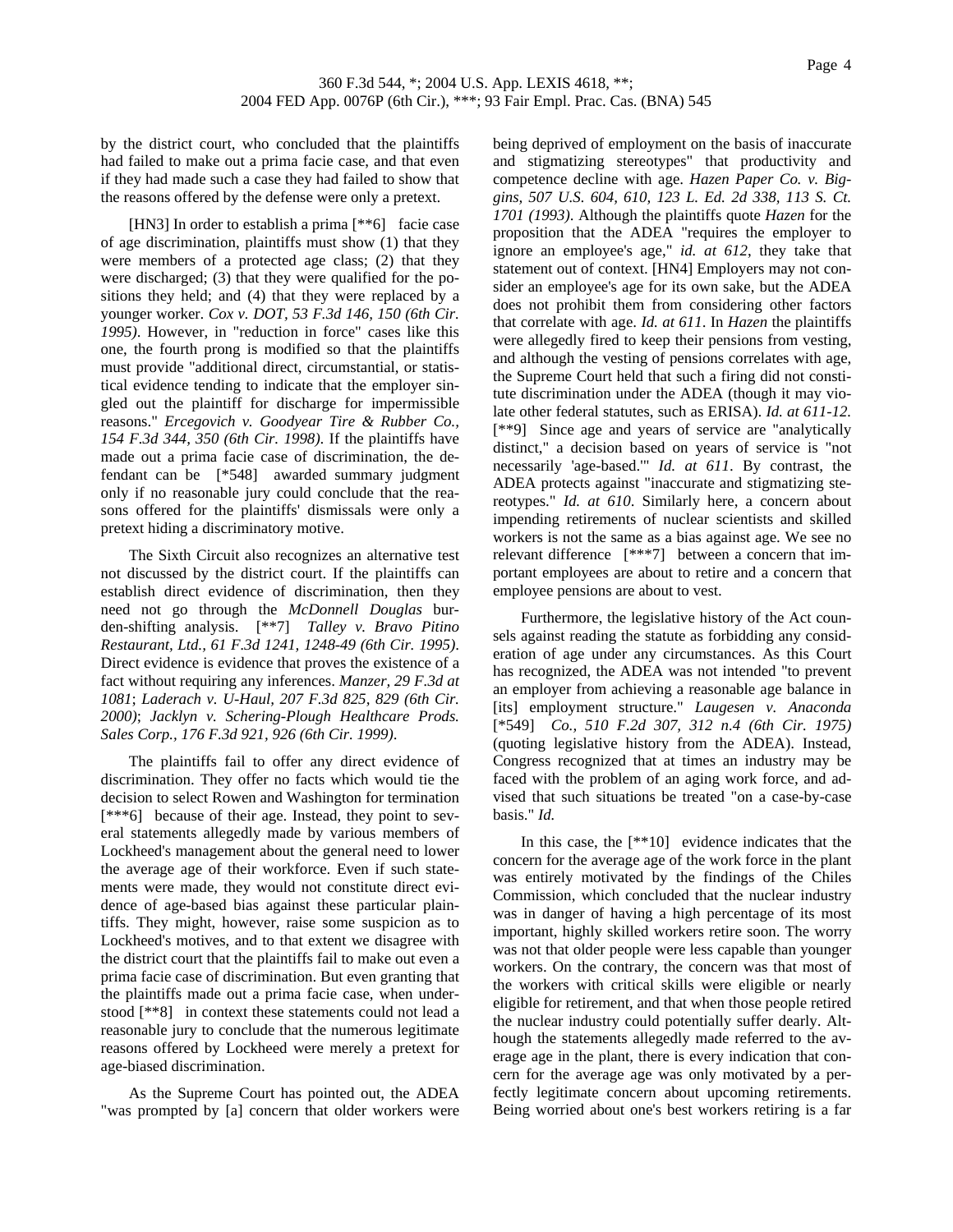cry from being motivated by "inaccurate and stigmatizing stereotypes." In this context, statements about average age do not amount to direct evidence of discrimination. And while such statements might be suspicious enough to make out a prima facie case of discrimination, as we discuss below Lockheed offered overwhelming evidence that [\*\*11] Rowan and Washington were selected from among their peers for entirely legitimate reasons, and the plaintiffs fail to show that such evidence is just a pretext.

 [\*\*\*8] Seeing the average-age statements in their proper context of critical technological skills disposes of most of the plaintiffs' evidence, since most of the statements alleged by the plaintiffs were of this sort. For example, the allegations against Van Hook (the president of Lockheed) and Gustavson (an executive vice-president) only include such average-age statements, and the plaintiffs do not even allege that Van Hook and Gustavson were involved in the selection of the plaintiffs for termination anyway. By the same reasoning we can also rule out one statement made by Eaton, their immediate supervisor, and all but one statement by Stone, another superior of the plaintiffs, whom they do allege was involved in their termination decision.<sup>1</sup>

> 1 We point out in passing that the district court was too quick to conclude that Stone was not a decision-maker. Although that might be the most reasonable inference after a trial, for the purposes of summary judgment the facts and inferences must be interpreted in the light most favorable to the non-moving party, in this case the plaintiffs. Powell's alleged statement that "between us [i.e., Stone and Powell] we certainly made the decisions" could lead a reasonable jury to conclude that Stone was involved in the decision-making process with Powell. In the end, this error does not matter, since as we explain herein none of the statements allegedly made by Stone constitute direct evidence of unlawful discrimination or are sufficient grounds for a finding that the lawful reasons offered by Lockheed are a sham and a pretext.

 [\*\*12] The plaintiffs also allege that Stone and Powell once commented on a golf course in 1992 that "the older people should go, bring in some new blood so that they will understand the compliance findings." While the content of this statement cannot be dismissed as a legitimate concern about the possibility of retirements, one stray statement allegedly made seven years before the adverse decisions obviously cannot count as direct evidence of unlawful age-bias in those decisions, especially when the statement is as tame as this one. And we agree with the district court [\*550] that even taking this evidence as true it could not support a jury [\*\*\*9] finding that the legitimate reasons offered by the defendant were a pretext masking unlawful discrimination.

The defendant offers overwhelming evidence that the decision to discharge the plaintiffs specifically was not a pretext for age discrimination, much of which was detailed by the district court. For example, the 44-year-old Seeber, who with Rowan held one of two "less technical" air permit engineering positions, was retained over Rowan even though they both performed air permitting support work. But Seeber had longer company service than [\*\*13] Rowan (25 years to 21 years) and more time in position (9 years to 8 years). More importantly, Seeber had been responsible for more sophisticated work. For example, for years Seeber had provided air permit support to the Enriched Uranium Operations processing facility, the most complicated area of the Y-12 plant, and an area in the midst of a crucial "resumption program." Seeber's experience and expertise clearly exceeded Rowan's, and were needed in order for the plant to negotiate a Title V permit for the Enriched Uranium Operations. Similarly, Lockeed cites numerous legitimate reasons for discharging Washington instead of his co-workers Skinner and Cunningham. Washington's technical support position was being eliminated, and both Skinner and Cunningham consistently received higher performance evaluations than Washington while doing more complex work. Washington spent most of his time performing activities unrelated to the Clean Air program. By contrast, Skinner was the Title V permitting lead, and Cunningham was the coordinator of a program which involved radiological monitoring using unique regulations.

The plaintiffs allege that they had other qualifications that Lockheed should [\*\*14] have considered. [HN5] In order to prove discrimination, though, the plaintiffs must directly confront the asserted justification for the discharge. *Reeves v. Sanderson Plumbing Products, Inc., 530 U.S. 133, 148, 147 L. Ed. 2d 105, 120 S. Ct. 2097 (2000)*; *Gagne v. Northwestern Nat. Ins. Co., 881 F.2d 309,* [\*\*\*10] *314 (6th Cir. 1989)*. The plaintiffs may not simply substitute their own business judgment for that of the defendant. Rather, to survive a summary judgment motion they must show that a reasonable jury could conclude that the actual reasons offered by the defendant were a mere pretext for unlawful age-discrimination, not that other reasonable decision-makers might have retained the plaintiffs. In this case no reasonable jury could reach that conclusion.

Finally, the plaintiffs allege that Eaton, their immediate supervisor, called them "old farts" on a "fairly regular basis." Unlike the statements about the average age in the plant, using such age-based slurs may well betray a